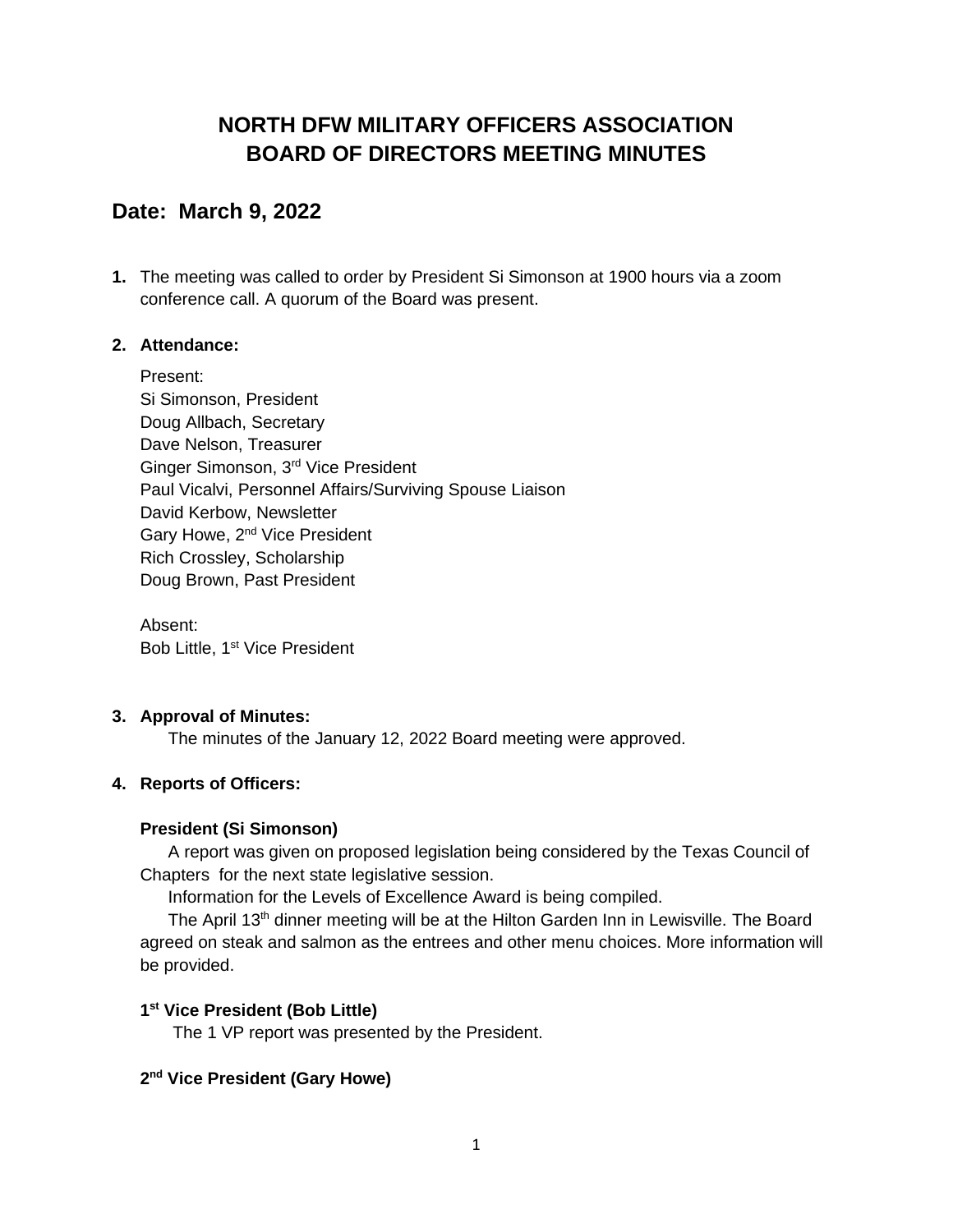The Chapter roster now aligns with the national headquarters roster. The Chapter has 81 members of which 13 are delinquent in their dues. Reminders for payment will be forwarded.

Chapter recruiting is being conducted off the MOAA National's contact/no contact list.

#### **3 rd Vice President (Ginger Simonson)**

The US House passed the appropriations bill today with solid funding for the VA.

One of our state legislative goals is to expand ROTC/JROTC in Texas. Rich Crossley, as a representative of the FWISD JROTC program, was asked for ideas on the subject that would involve police changes at the state level. The national emphasis is to add programs in under represented areas.

#### **Treasurer's Report (Dave Nelson)**

The Chapter's operational balance is \$4,959.00. The scholarship balance is \$8,788.77.

#### **Secretary's Report (Doug Allbach)**

A letter awarding the Chapter memorial scholarship was sent to Col Dwiggins, BG Boddie's son.

#### **Reports of Committees:**

#### **Scholarship/ROTC/JROTC (Rich Crossley)**

Rich is currently scheduling JROTC award presentations for the spring.

 He will forward information on a presentation regarding the process of awarding service academy appointments. The seminar will be attended by either congressmen or their representatives

#### **Newsletter Editor (David Kerbow)**

Newsletter articles are due Sunday March  $13<sup>th</sup>$ . Publishing will be the following Saturday March 29<sup>th</sup>.

#### **Public Relations (Vacant)**

No report.

#### **Personal Affairs/Surviving Spouse Liaison (Paul Vicalvi)**

No report.

#### **Chaplain (Paul Vicalvi)**

 Paul stated that he would like to write a column for the Chapter newsletter. It was unanimously agreed to.

#### **Past President (Doug Brown)**

Doug stated that he was contacted by former member Tim Davis who wanted to donate used computers and also to contribute to the Dick Cook memorial scholarship fund.